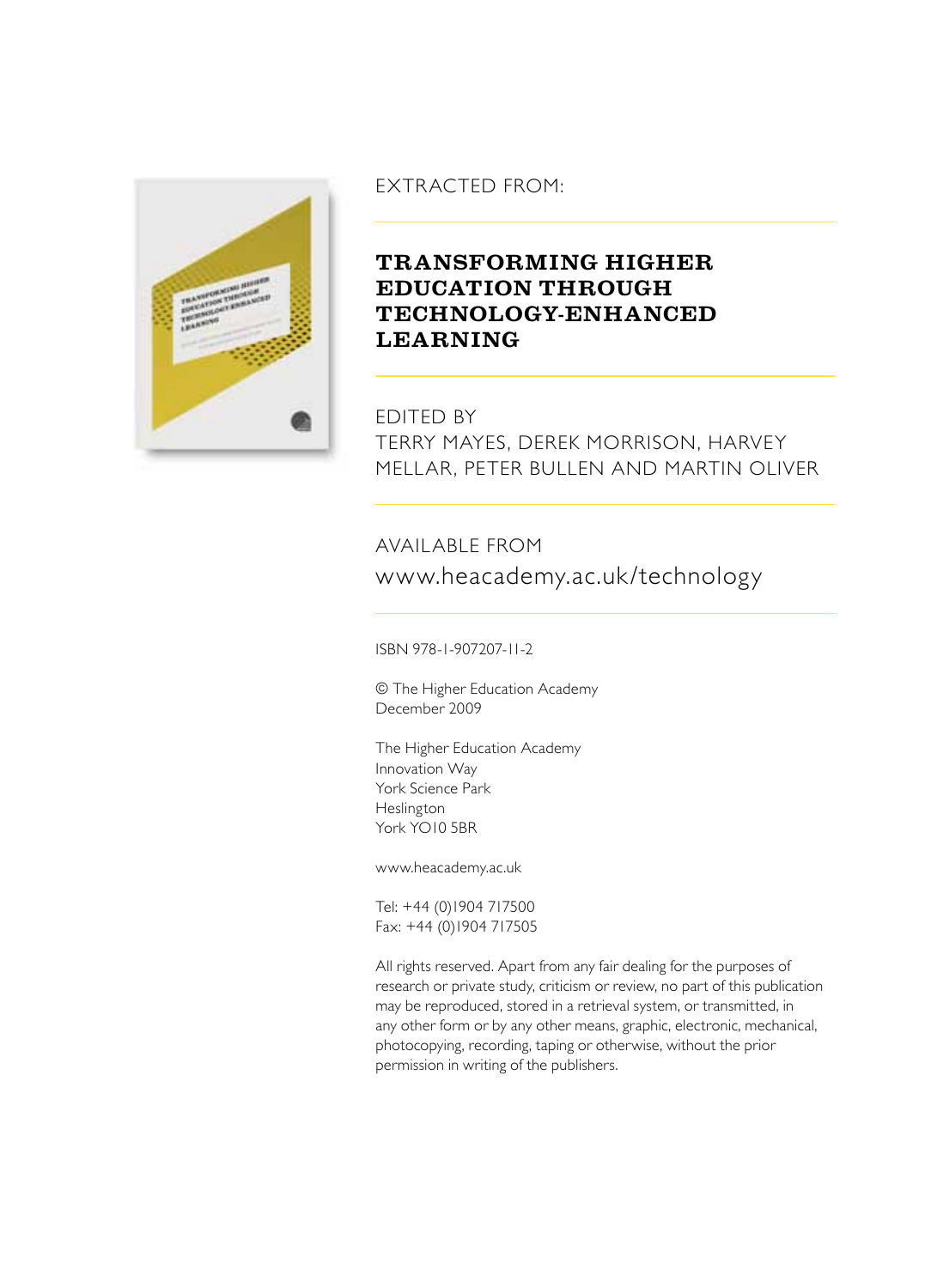# **14**

# **A blueprint for transformational organisational change in higher education: reap as a case study**

**David Nicol and Steve Draper**

# **Introduction**

In this chapter we discuss a large-scale development project in a higher education institution, the REAP project (Re-engineering Assessment Practices)<sup>1</sup>, in relation to transformational organisational change. In earlier papers (Draper and Nicol, 2006: Nicol and Draper, 2008) we discussed innovation at the level of course redesign. Here we focus on change at the level of the whole institution. The following are the questions we wish to address: what are the obstacles to achieving transformational change in teaching and learning across a whole institution? What were the strengths and weaknesses of the REAP approach in this respect? What lessons have we learned and what advice would we now give to other HE institutions or to national agencies that fund projects to improve teaching and learning across a whole institution? We first provide some background, identify barriers to institutional change and give an overview of the REAP project. We then discuss aspects of REAP that proved effective in addressing these barriers.

# **The e-learning Transformation Programme**

In 2004 the Scottish Higher Education Funding Council, since renamed the Scottish Funding Council (SFC), launched its e-Learning Transformation Programme. Bids were invited from higher and further education institutions in Scotland for projects

www.reap.ac.uk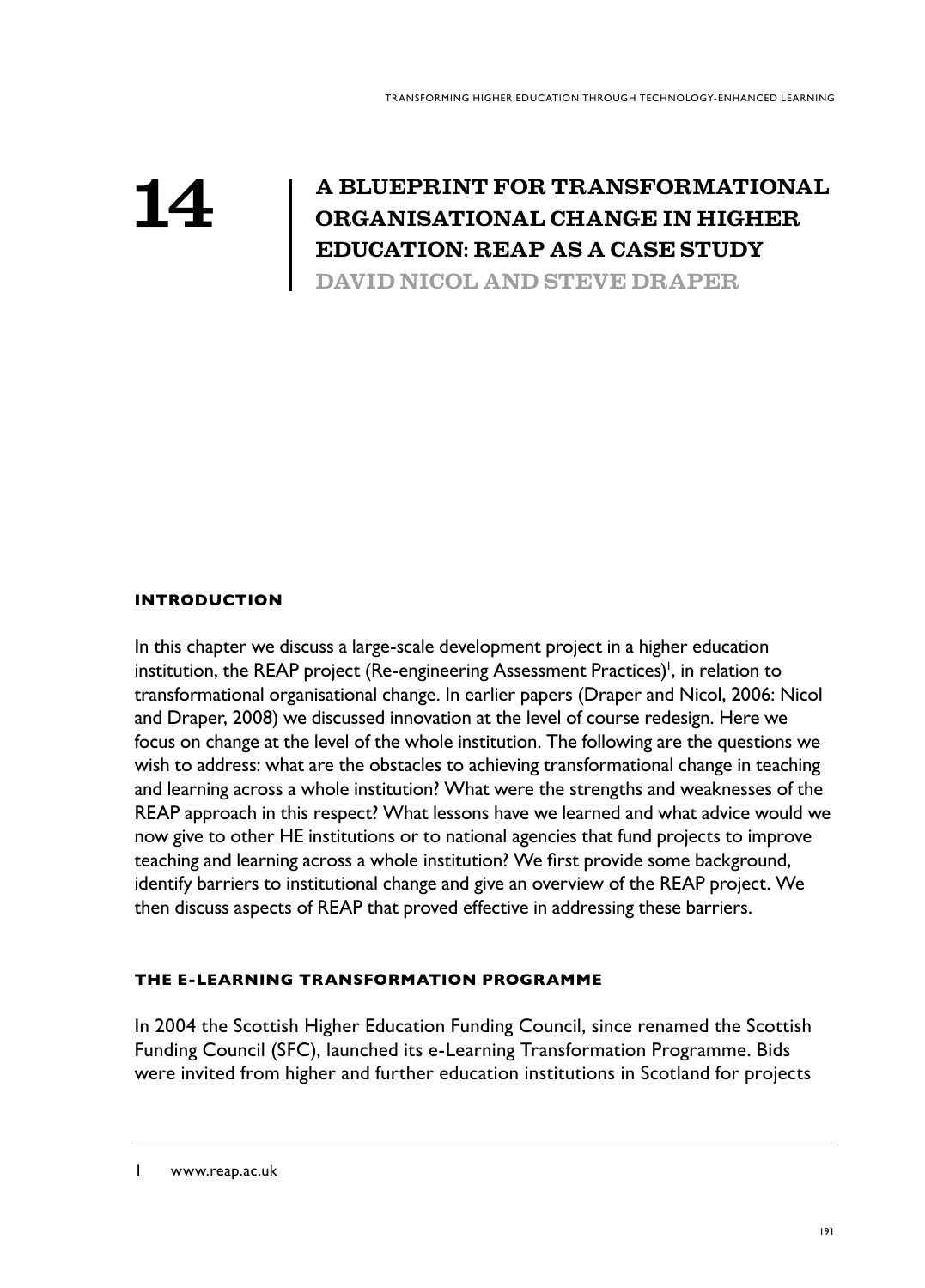that would promote 'transformational' change in teaching and learning facilitated by information and communication technologies (ICT). The definition of transformation given by the SFC was the following:

*Transformational change will require a conscious and deliberate decision made by one or more institutions to do something differently in a systematic way across the whole institution, on a defined timescale of two or more years.*

Thus, projects funded under the e-Learning Transformation Programme were expected not only to demonstrate enhancements in teaching and learning, but also to show the strategic embedding of changes across the whole institution.

# **Barriers to transformational change**

The SFC programme was ambitious in seeking changes in teaching and learning that would impact across a whole institution. In the list below we identify some of the obstacles to this kind of internal institutional change. This list owes a debt to Lindquist (1978), but it is derived from our own experience of over 20 years in trying to promote and support academic innovations.

- Major disciplinary differences in teaching and learning.
- Isolation of academics from the educational research literature.
- Weak linkages between local innovations and strategy developments.
- Low levels of senior management buy-in after funding is secured.
- Little evidence about the benefits of innovations.
- Funding diverted to supporting development activities already underway.

A significant barrier to institution-wide change in HE is the organisation of teaching and learning into departments and disciplines. The lives of academics, their ways of knowing and investigation, their affiliations, career prospects and reward structures are almost all bound up in disciplinary cultures, norms and behaviours. The SFC was interested in projects that involved "doing something differently in a systematic way across the whole institution". However, this seems to require some kind of uniformity of approach, even though most successful educational development projects usually work with, rather than against, the diversity associated with disciplinary cultures.

A second barrier to institution-wide transformational change is that most academics working in the disciplines are not knowledgeable about research on teaching and learning in HE. Even if they have read literature on teaching and learning generally or that which exists in their discipline (e.g. *Journal of Chemical Engineering Education*), they may have little experience in translating educational ideas into effective teaching and learning practices. So a key issue is how to support academics in making informed changes in teaching and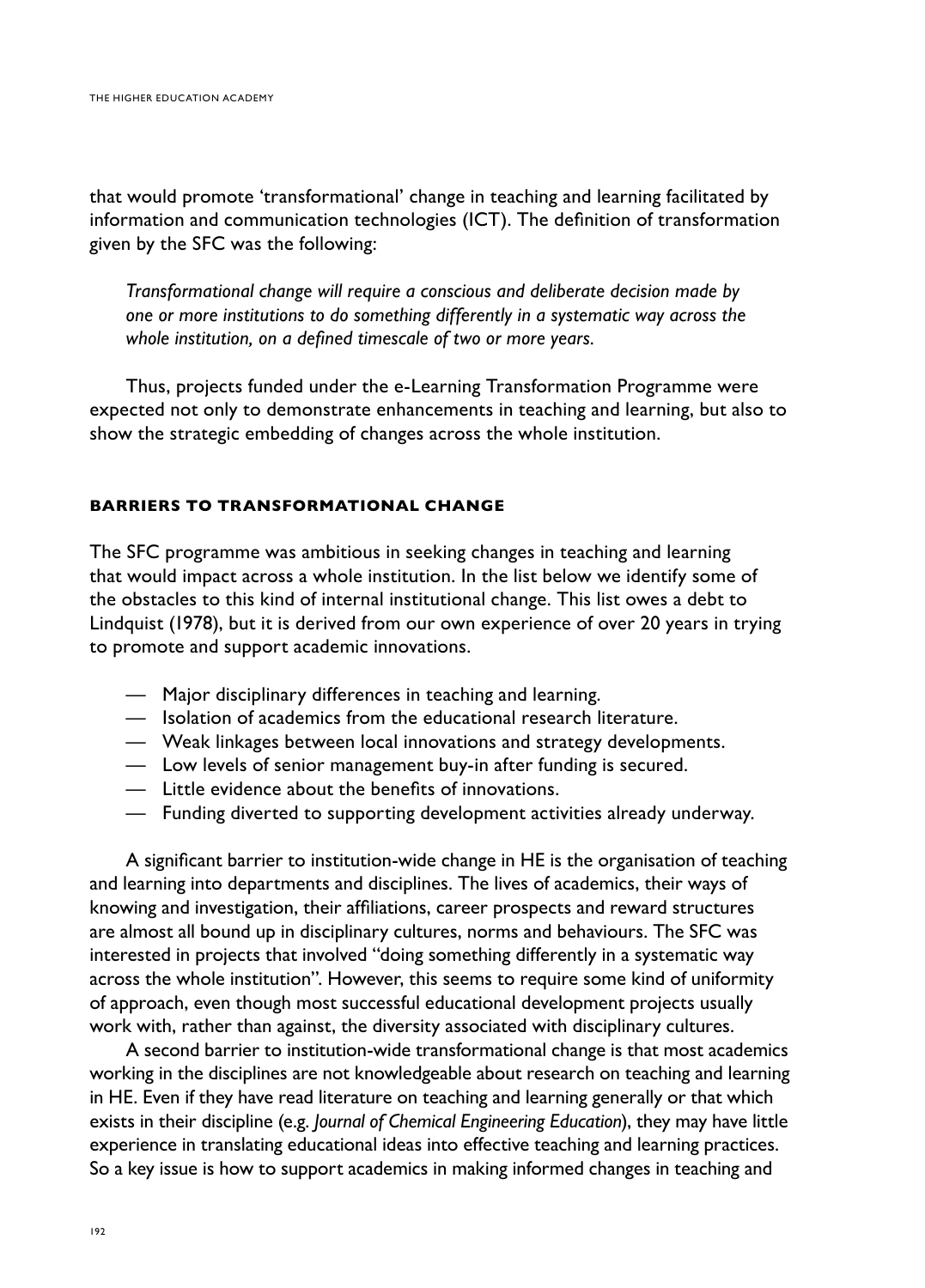learning without having to study the educational literature, which is a discipline in itself with its own theories, terminology, discourse and approaches to evidence.

Thirdly, institutional embedding of change implies a strong linkage between local innovations carried out in departments and institutional strategies and policies for teaching and learning. Yet this linkage has proved difficult to achieve through traditional educational development projects where the motivation for change is normally to address local not institutional needs, which in turn often seem to the academic staff involved to be different across disciplines.

Fourthly, senior management buy-in is important if an educational idea is to take root across a whole institution. Senior support is needed to facilitate commitment at decision-making committees and to ensure that any project successes lead to changes in policy and strategy documents and to subsequent action within the institution. Yet senior management support for academic innovation, while often strong at the planning stage when external funding is being sought, often dissipates after the funding has been secured. Also, few HE institutions have organisational structures in place that enable them to learn from, and build on, their own successes in locally developed projects. Indeed, a characteristic of most HE institutions is that innovative practices are rarely shared, or even known about, across departmental boundaries.

Fifthly, while it is easy to recruit early adopters to projects where funding is available, it is much more difficult to bring the late majority on board if the project is not perceived as successful. One reason for this is that most projects are not systematically evaluated and thus provide little good evidence of benefit. This makes it difficult to persuade others across the institution, and particularly those from different disciplines, to get involved or for senior managers to use the findings convincingly to inform strategic developments. Finally, many funded projects get sidetracked away from their original goals. Instead of the funding being used to carry out project activities, those receiving funds use them to advance improvements in projects already underway before the new funding stream became available.

#### **Overview of the REAP project**

The REAP project was one of six projects funded by SFC. REAP was a collaboration across three HE institutions – the University of Strathclyde (lead institution), Glasgow Caledonian University and the University of Glasgow. The REAP project set out to redesign assessment and feedback practices in departments and faculties across the three institutions with the explicit aim of developing in students the ability to monitor, manage and regulate their own learning.

This chapter focuses on the University of Strathclyde, as the work in that institution is most relevant to our present focus on institution-wide change. At Strathclyde, REAP involved the planned and supported redesign of assessment and feedback practices in nine large first-year modules and one third-year module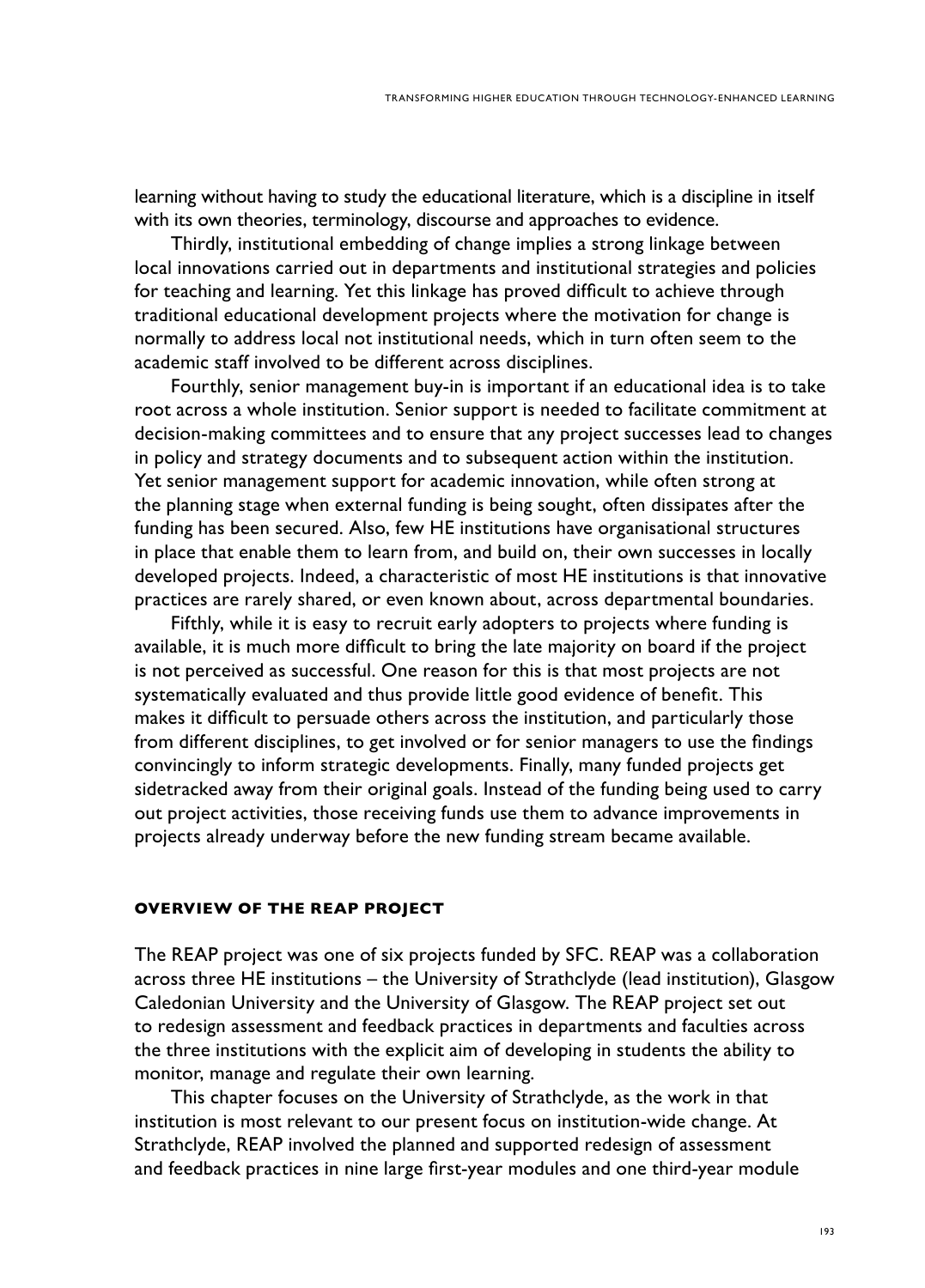with student numbers ranging from 190 to 560. Course teams from nine different departments representing disciplines across five faculties carried out the redesigns. The spread of departments across all faculties had a dual purpose: to demonstrate that the models developed through REAP could be applied within any discipline and to ensure impact across the whole institution.

The REAP redesigns involved changes such as shifting some of the responsibility for assessment and feedback from academic staff to students, enhancing opportunities for students to monitor and self-assess their own learning and to participate in assessment processes such as peer feedback. All the redesigns were systematically evaluated in relation to input (staff time), process (changes in methods of teaching and learning) and output measures (exam results, student and staff perceptions). Of the ten redesigned modules, six showed measurable gains in student attainment, including improvements in the overall exam pass mark of between 6% and 16% and reductions in the number of students failing exams. None of the redesigns increased teacher workload, after allowing for the cost-to-change, and some redesigns showed reduced workload. Student satisfaction was high across all implementations and academics were also positive about the teaching benefits to the department. Brief descriptions of three course designs are provided in the Appendix.

As the project progressed, REAP ideas began to spread across the University as evidenced by recruitment of new course teams, discussions in departments and faculty committees, and through a new university policy for assessment and feedback. This policy, which was approved by Senate, was derived directly from REAP, but was also informed by, and refined through, extensive consultations across the whole institution. REAP funding ended in 2007, but its legacy continues. At the time of writing, many whole departments and faculty groups are redesigning modules and programmes using these principles. Further work is taking place in collaboration with Registry and Planning to align course validation and approval processes to the underlying educational ideas embedded in the assessment policy. Resources are being piloted to support staff development in course redesign with a focus on assessment and feedback.

The REAP findings have attracted considerable attention across the HE sector. Many UK universities have adopted or adapted the REAP principles and embedded them in strategy documents. Numerous UK projects have secured research funding based on plans to implement the principles. REAP findings have been shared with institutions in Europe, Australia and the US, with some using the principles to steer development activities.

# **The REAP approach to transformational organisational change**

REAP had significant educational success within the University of Strathclyde as measured in improved learning achievements, high levels of student satisfaction across a number of redesigned courses and, in some cases, reduced teacher workload. REAP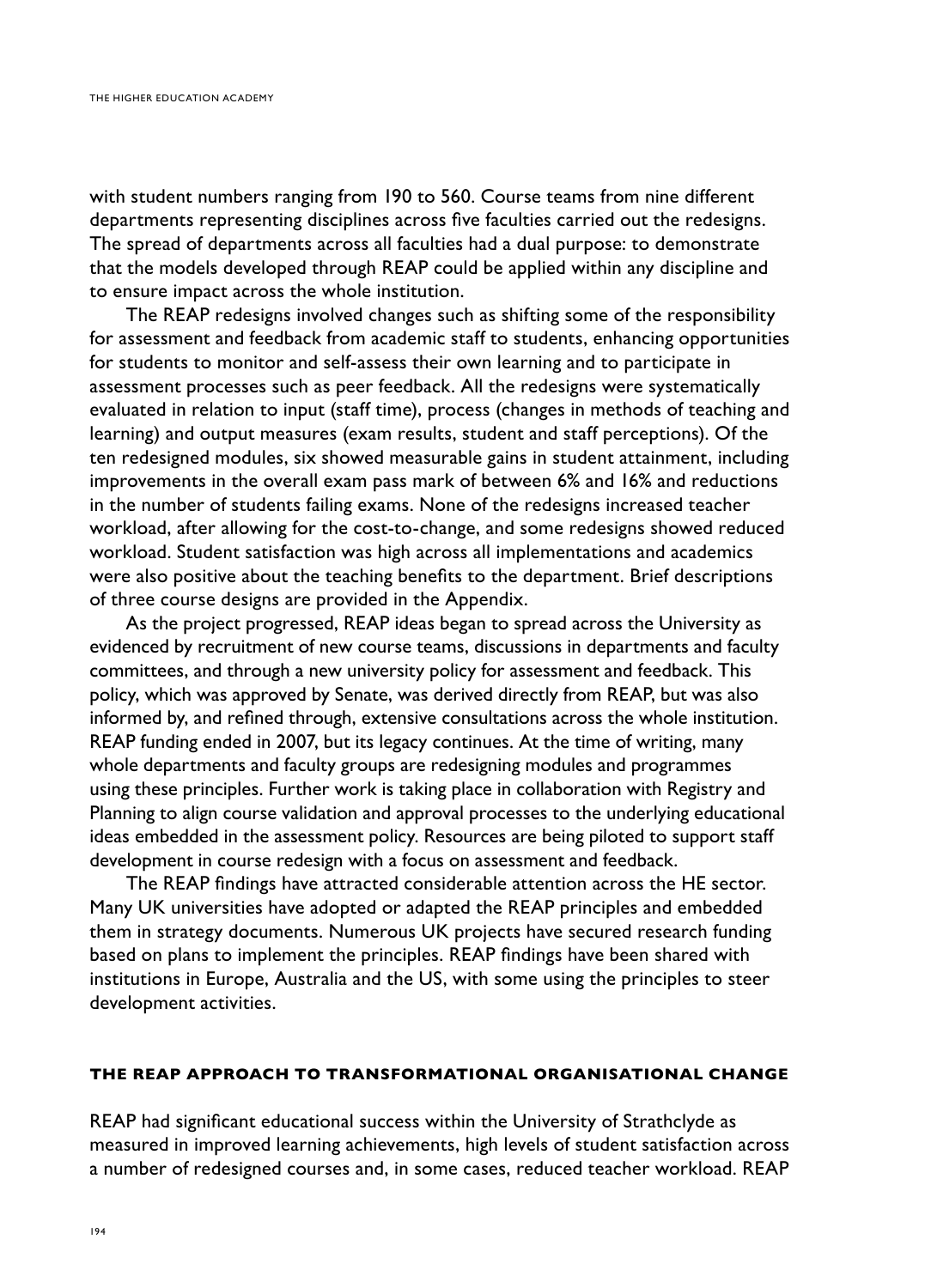also demonstrated successful organisational change as indicated by: the number of courses redesigned across the institution (at least two in each faculty); changes in the institutional strategy for assessment and feedback; and explicit reference back to the REAP project in ongoing developments in departments, faculties and the institution (e.g. quality enhancement, credit restructuring). So what were the key features of the REAP approach that contributed to its success in moving beyond individual courses to change at the institutional level?

The project started with a conceptual foundation that brought together a theoretical analysis of assessment and feedback at a number of levels and published empirical findings of effective practice. From this analysis we formulated a set of short summary statements that were used to communicate what the REAP project was about and to gain commitment from a range of different stakeholders. Key elements of the conceptual framework were also used to guide and support a range of implementation activities across the institution. In the next section we sketch out the conceptual groundwork behind REAP. Later, we describe the deployment of REAP ideas, rhetorically and pragmatically.

#### **Conceptual groundwork**

The conceptual basis of REAP was first articulated in Nicol and Macfarlane-Dick (2006). That paper laid out an educational argument for redesigning assessment and feedback, identified a goal, a range of bottlenecks in practice and a set of initial guiding principles based on a review of research. It also made suggestions about how these principles might be used to improve practice.

Building on this work, on a further analysis of the research and drawing on many years experience in educational development work, the REAP proposal for funding to the SFC included: (i) the identification and analysis of a problem domain, (ii) the articulation of a clear educational aspiration and (iii) the formulation of a set of practice-oriented educational principles.

#### **The problem domain**

In REAP, assessment and feedback was chosen as the focus for development because it is recognisable as an area of concern to most stakeholders in higher education. Most teachers are neither pleased with the results of the feedback they provide nor with the workload that marking and feedback involves; this is particularly true with large first-year classes. Students are also dissatisfied with assessment and feedback as shown by the UK National Student Survey where this subscale receives the lowest ratings. Many other learning and teaching issues in HE can be related to bottlenecks in assessment and feedback.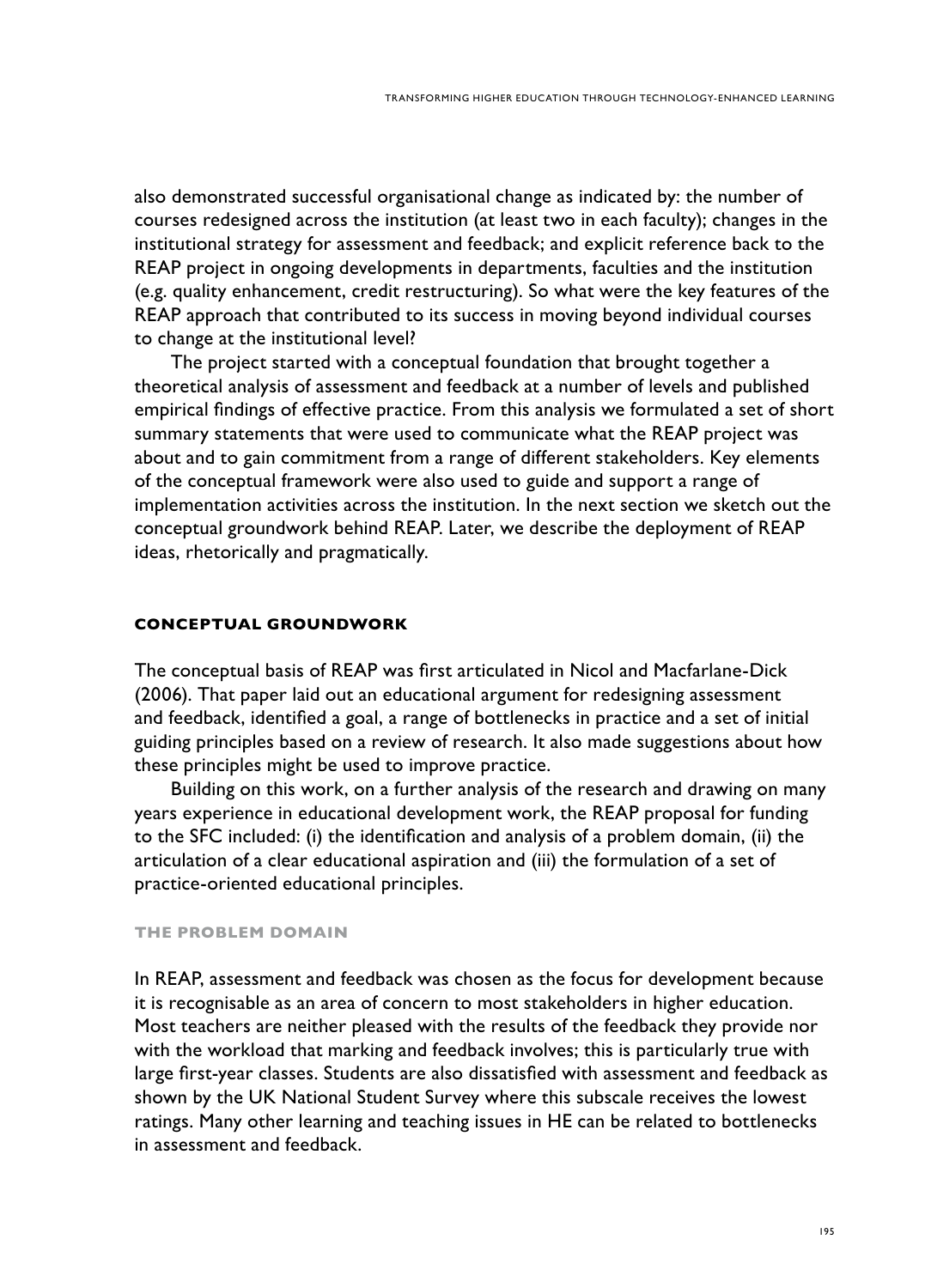#### **The aspiration**

An innovation project that is aimed at changing ways of doing things across a whole institution benefits if there is a message, vision or aspiration that has meaning and can be acted on across a range of disciplines. This educational aspiration provides the overall rationale for development activities and for some stakeholders it gives a sense of value and coherence to the project. An aspiration is a long-range goal (or ideal), something that most people believe is important, an outcome that if achieved would be grander than the project itself. A large project might, for example, have as its aspiration to enhance critical thinking or to foster an inquiry-based approach across the whole institution.

The educational aspiration in REAP was 'self-regulation': the long-range aim was to help develop in students the ability to monitor, evaluate and regulate their own learning processes. In REAP this aspiration was also linked to practice, to 'what teachers do'. The REAP proposal to the SFC in 2004 stated:

*The educational purpose of the REAP project is to develop students' capacity to self-regulate their learning. This will be achieved through the enhancement of teaching and learning practices that support reflection, self and peer assessment and through devising higher quality, and more strategically aligned, assessment and teacher feedback.* 

In most HE institutions, as at the University of Strathclyde, the development of learner autonomy or independence is a stated aspiration or core value within the teaching and learning strategy. However, institutional strategies rarely say how autonomy is to be developed. This linking of project aspiration to the academic strategy was a distinctive feature of REAP.

#### **The assessment and feedback principles**

Teachers need to be able to translate educational ideas into actual teaching and learning practices in their discipline if the educational aspiration is to have any meaning and if change is to transcend disciplinary boundaries. This was a key purpose of the 11 assessment and feedback principles shown in Table 1. These 11 principles define the pedagogical basis of REAP. They are deliberately expressed as short phrases or statements that point towards practical action rather than being too abstract. Each principle is backed by substantial research about how their application improves student learning.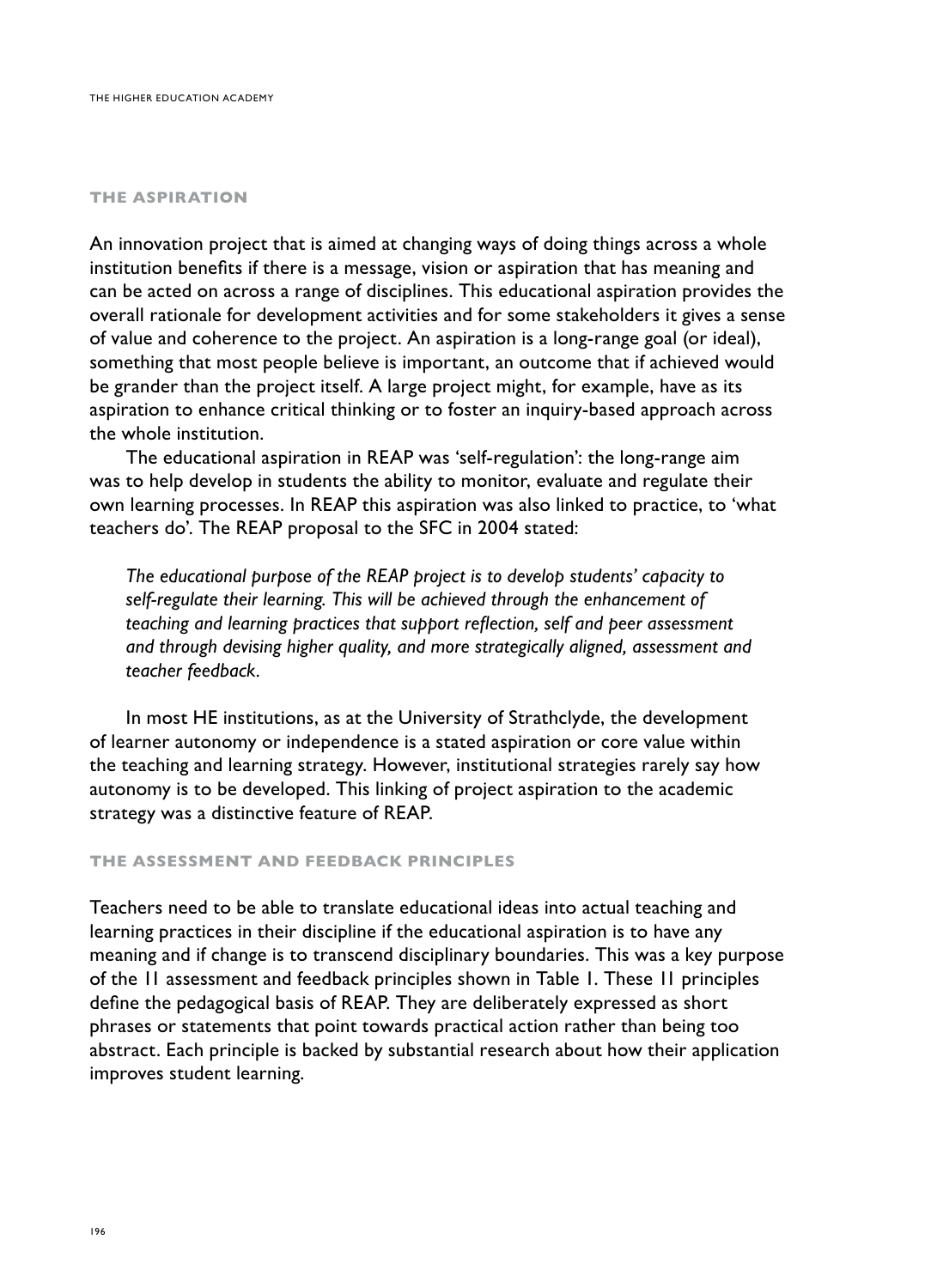*Table 1: Principles of good assessment and feedback design (based on Nicol and Macfarlane-Dick (2006) and Gibbs and Simpson (2004))*

| Good feedback practice should:     |                                                                                                   |  |
|------------------------------------|---------------------------------------------------------------------------------------------------|--|
| Ι.                                 | help clarify what good performance is (goals, criteria, standards);                               |  |
| 2.                                 | facilitate the development of self-assessment and reflection in learning;                         |  |
| 3.                                 | deliver high quality information to students about their learning that helps them self-correct;   |  |
| 4.                                 | encourage teacher-student and peer dialogue around learning;                                      |  |
| 5.                                 | encourage positive motivational beliefs and self-esteem:                                          |  |
| 6.                                 | provide opportunities to act on feedback;                                                         |  |
| 7.                                 | provide information to teachers that can be used to help shape their teaching (to student needs). |  |
| Effective assessment tasks should: |                                                                                                   |  |
| 8.                                 | capture sufficient study time in and out of class;                                                |  |
| 9.                                 | distribute student effort evenly across topics and weeks;                                         |  |
| 10.                                | engage students in productive learning activity;                                                  |  |
| Н.                                 | communicate clear and high expectations to students.                                              |  |

Principles 8 to 11 are primarily about 'time-on-task'. Research shows that the more time students spend studying in and out of class, the more they learn (Gibbs and Simpson, 2004). Importantly, time-on-task is not just about active engagement in learning: research shows that time-on-task also triggers the conditions whereby students reflect on their own learning and get informal feedback from peers. In REAP, these four principles meant redesigning first-year modules so they encouraged regular and structured learning activities; for example, replacing one or two large assignments at the end of the academic year (e.g. a large essay) with series of small regular assignments (e.g. 500-word essay) throughout the year.

The seven feedback principles (1 to 7) are primarily about designing learning in ways that that would give students practice in managing and evaluating aspects of their own learning (Nicol and Macfarlane-Dick, 2006). Redesigns might involve students constructing a better understanding of assessment criteria through analysis of model answers, creating structured opportunities for reflection and selfassessment, organising for peer feedback or sequencing assignments in ways that ensure that feedback is used to improve subsequent work.

The 'time-on-task' principles provide steers to students about how much work to do and when, whereas the seven feedback principles provide steers about the kinds of work required if students are to become better at regulating their own learning. While the principles can be applied separately, different combinations would be required in different contexts (e.g. first-year versus later undergraduate years).

During the REAP project these conceptual resources were developed and improved through contributions in many different formats including research papers, presentations, publicity materials, short and long reasoned arguments for each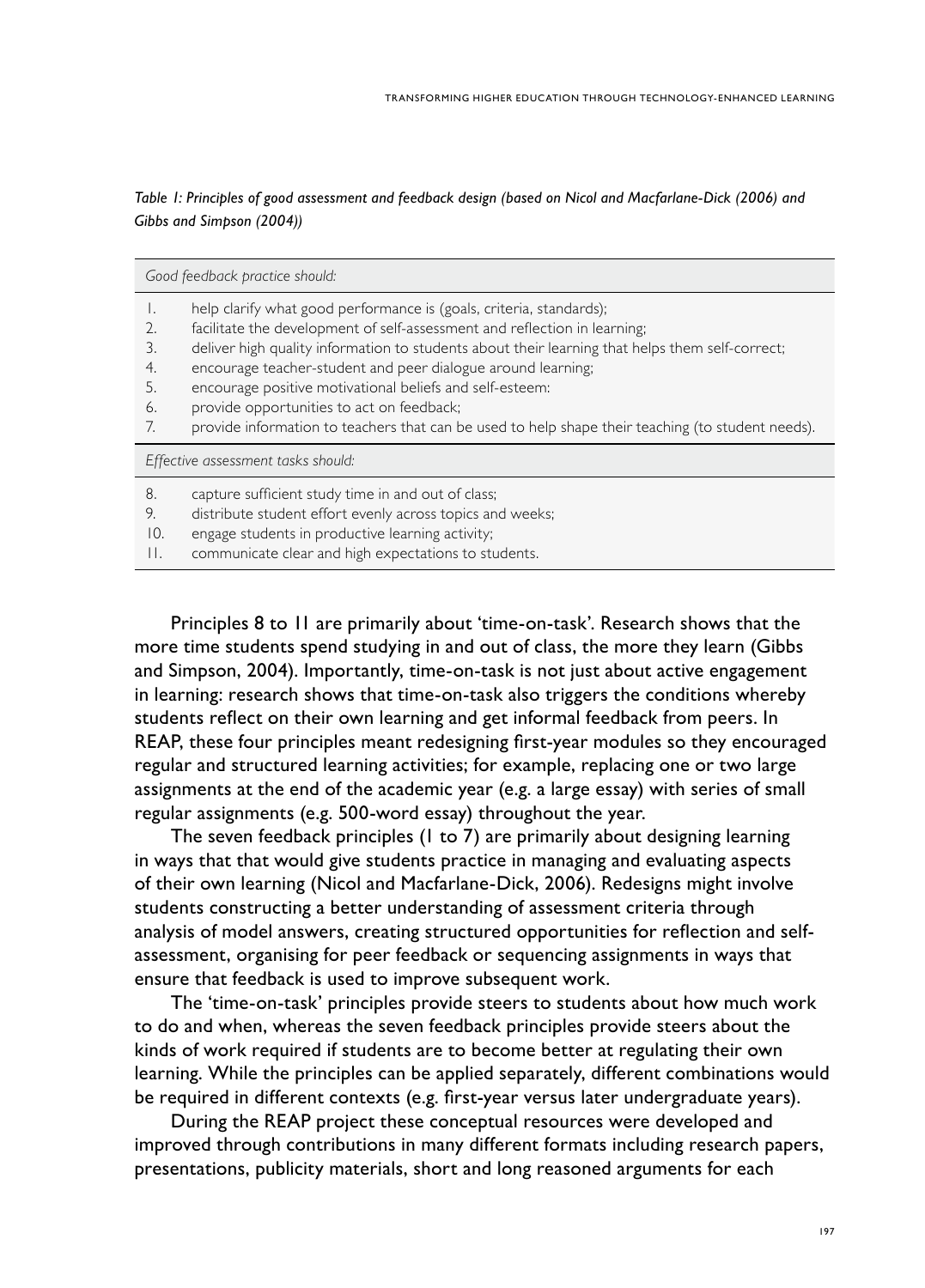principle, over 100 examples of their implementation, and conference materials. Some resources highlight the principles and the research, and link these to examples of practice, while others highlight assessment bottlenecks and discuss how these might be addressed by application of the principles (Nicol, 2009).

# **Rhetorical resources**

The success of the REAP project required repeated acts of persuasion with regard to stakeholders across the whole institution and beyond. It was therefore essential to develop a way of presenting the messages behind the project in a convincing way that would ensure buy-in. In REAP, we used the three fundamental components of the conceptual framework described above, namely:

- the problem domain (i.e. assessment and feedback);
- the deep and worthwhile educational aspiration (i.e. the development of learner self-regulation); and
- the underpinning educational principles (i.e. the 11 assessment and feedback statements shown in Table 1);

… as entry points or rhetorical resources, rhetoric being the act of persuasion.

Our experience in recruiting course teams, in canvassing senior management support, and in numerous dissemination activities, was that these entry points or, more accurately, headline summaries, and the different arguments embedded in them, helped capture attention and gain commitment: they also acted as memory aids that stakeholders often returned to. The problem domain and the principles are perhaps most striking in that they attracted considerable interest during discussions and presentations. Importantly, however, deeper messages, arguments and resources could be accessed if academics or other stakeholders chose to drill down into the complex resource base.

While these resources were deployed in different ways at different times to secure buy-in from stakeholders with quite different needs, exactly how stakeholders responded to these headline arguments and in what combination is not clear. However, the following paragraphs illustrate some observations based on experience.

We found that some academics with practical teaching concerns were best persuaded to participate in the project by expressions of the problem domain (assessment and feedback). These academics might already have identified problems (e.g. giving feedback to large numbers, poor time-management) that they wished to address. However, later on, they might find value in the 11 principles especially when they realise that behind each principle are practical approaches that might help address their problems. The successful applications, documented in the research literature, might also be convincing as would the realisation that implementing these ideas is not just a stopgap measure to address immediate problems, but instead actually helps realise a longer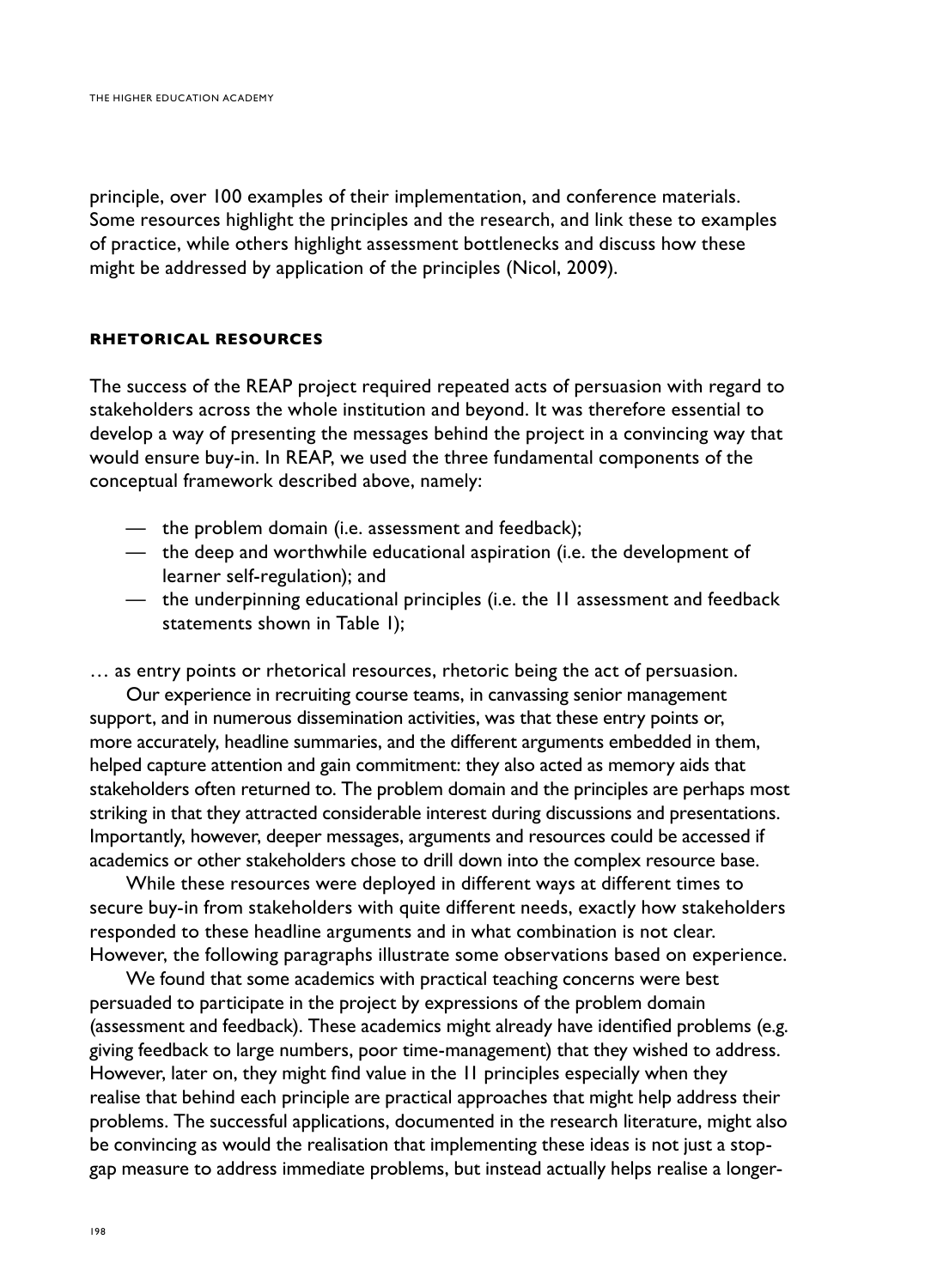term educational goal: the development of learner autonomy. Other academics might initially be attracted by the principles and their educational power, especially if they hear how others have applied them; for example, many academics have been attracted to the idea that when students spend regular time-on-task that they are more likely to selfidentify areas worthy of further study and to discuss their work with peers.

Still others, for example a vice-chancellor, might be more interested in promoting a general educational aim (or graduate attribute) across the whole institution and might be persuaded first by the aspiration of self-regulation then by the principles perceived as practical ways of developing this. The target of assessment and feedback might then be seen as the aspect of courses in which this development would be best pursued.

As noted earlier, we gave numerous presentations on REAP both internally and externally. What happened at these events also provides insight into the way academics responded to these rhetorical resources. For example, at the end of a presentation, some participants would invariably approach us to discuss ideas that had been triggered by the presentation, such as how they might apply the principles in their own contexts. Importantly, the ideas they formulated would often go beyond what we could have suggested, given our lack of knowledge of their teaching and disciplinary context. Disseminating REAP ideas was not about transmitting a suggestion, a principle or a way of addressing problems, which is then fully understood. Rather, understanding required a constructive act by the recipient: something would come out of the conversation that neither party 'had' or could construct by themselves.

This experience, which was repeated at almost every presentation no matter which of the REAP team presented, reinforced our belief that certain elements of the REAP message were captivating to stakeholders across all disciplines. The different entry points, and the balance between specificity versus generality in the format of the principles, seemed to draw stakeholders into the process of making practical sense of the ideas. Indeed, a degree of indeterminacy might be part of the effectiveness of these resources as rhetorical devices.

# **Using the conceptual resources to support changes in practice**

How the conceptual resources underpinning REAP were used in working with course teams and other stakeholders was as important as the way they were deployed to canvass and maintain commitment. The educational success of REAP depended not just on being able to recruit course teams, but also on being able to maintain their active engagement in the redesign process. Making a decision to participate is not the same as actually participating in change-making activities. Moreover, whatever success was achieved through the redesigns, this should have an impact beyond the local course teams and lead to changes at other institutional levels (a stated goal of the SFC funding). Four activities underpinned developments intended to achieve these goals: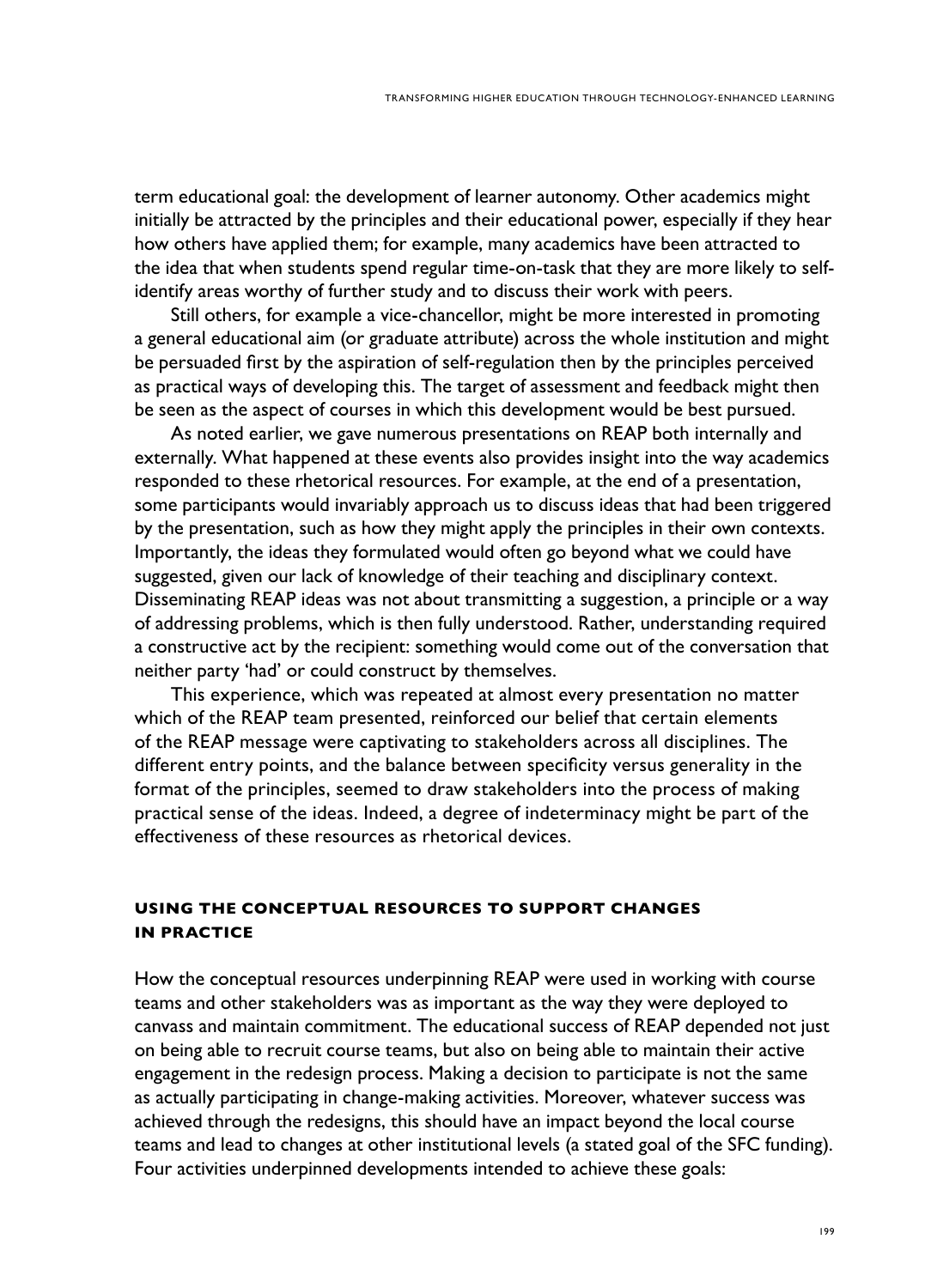- a tight-loose approach to course redesign was supported within each discipline;
- local project funding was tightly linked to the application of the principles;
- an evidence base was developed to enhance credibility of the project messages to a wider group of stakeholders; and
- internal and external dissemination were deliberately used to multiply commitment across the institution.

# **A tight-loose approach**

The REAP project team (which had educational and technical expertise) worked collaboratively with departmental course teams to achieve multiple changes but with a substantial common element right across the institution. The format of the conceptual resources was important in maintaining commonality as well as supporting this collaboration. Especially relevant here were the principles and the analysis of bottlenecks in the problem domain.

Firstly, the principles were not promoted as a fixed template or set of rules to be followed. Rather, course teams were encouraged to, and did, adapt the principles to their own disciplinary context. The implementation process might be described as 'tight-loose': course teams were encouraged to maintain fidelity to the pedagogy behind each principle (tight), but they were also encouraged to tailor the application of the principles to their own disciplinary context (loose). For example, a self-assessment technique that worked well in Pharmacy might look quite different from self-assessment in Psychology. The tight-loose strategy provided a way of accommodating salient differences across disciplines while using a common underlying educational framework.

Secondly, we provided a range of examples of the implementation of each principle in different disciplines. This helped academics understand how the principles could easily be translated into specific disciplinary contexts. Like other learners, academics are more likely to grasp what is required if the same concept or principle is supported by many examples of application. (Indeed, this idea might be seen derivation of the first feedback principle in Table 1 – help clarify what good performance is.)

Thirdly, we did not require that all of the principles be applied within each course redesign or that each principle be applied to the same extent. The principles are inter-dependent and overlapping in their effects, and operate as building blocks for each other. For example, implementing self-assessment (principle 2) encourages students to pay more attention to goals and criteria (principle 1), or enacting regular and distributed learning tasks (principles 8 and 9) creates more opportunities for students to reflect on and evaluate their own learning (principle 2).

Fourthly, different approaches were adopted while working with course teams. This was largely determined by the perceptions and needs of course teams themselves. Some academics might be attracted by the principles, the thinking behind them and how they might be applied, whereas others came with problems they wished to tackle in their own courses uppermost in their minds.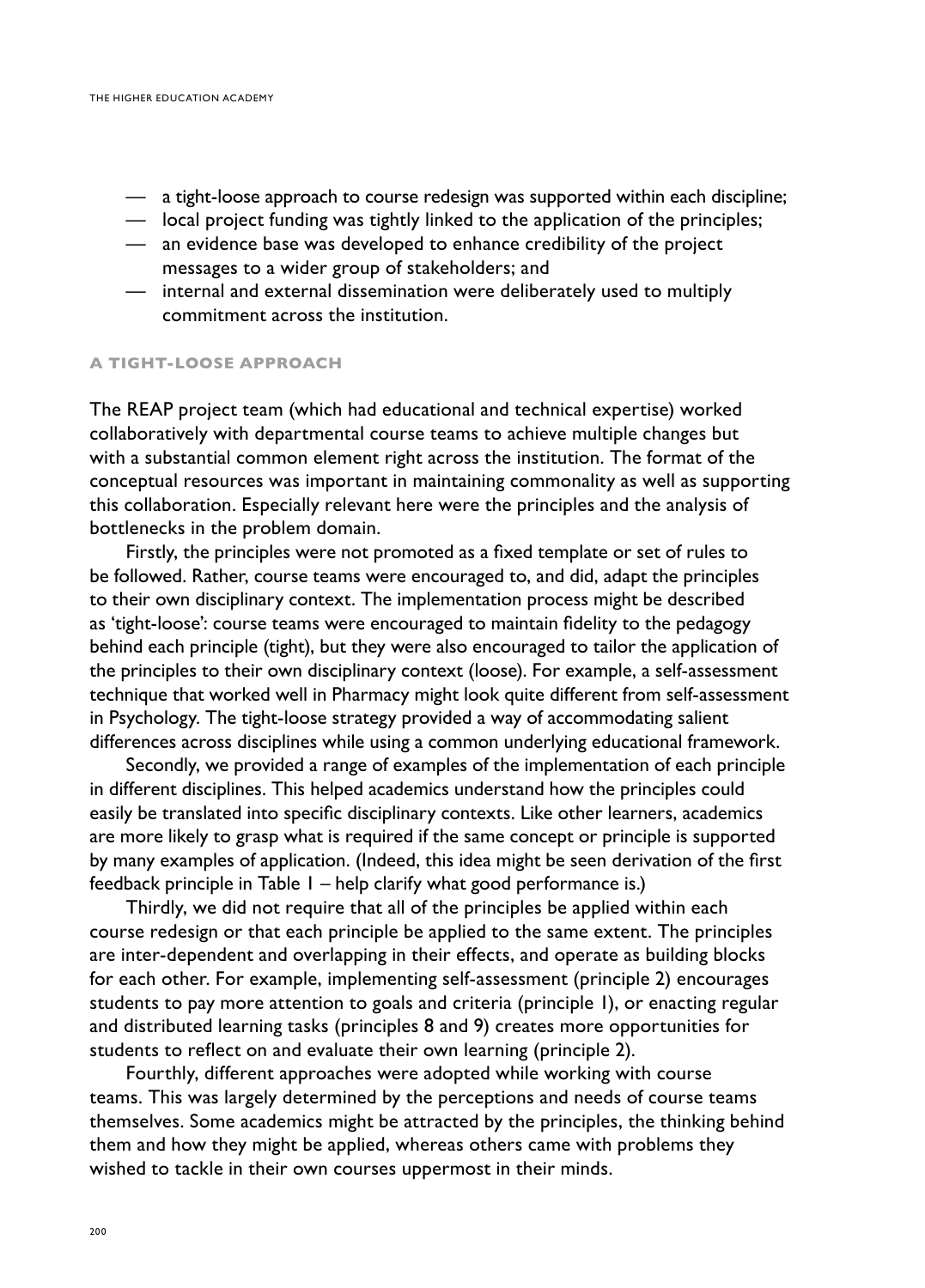Table 2 shows one representation of the problem-principles relationship, although this is a simplification as it seems to point to a one-to-one mapping. It is better to think of the principles as interdependent and whole course design as involving a complex interaction of many components.

Much remains to be learned about what the optimal format is for rhetorical devices like these. For instance, in Table 2 the remedies to consider in the target domain are listed alongside the common problems. This seems to highlight the problems faced by staff and would mesh better with the idea of immediate practical action: 'Do you have any of these problems? If so, here are some solutions to consider for your context.' However, having only a single way of presenting these ideas might leave less space for the innovative jumps we have seen and benefited from in REAP.

| Assessment and feedback issues                                                                   | Remedies (drawn from the principles)                                   |
|--------------------------------------------------------------------------------------------------|------------------------------------------------------------------------|
| Learners don't understand the assessment criteria<br>so they under-perform                       | Active engagement with criteria and standards                          |
| Learners don't get sufficient or rich enough feedback Collaborative projects and peer critiquing |                                                                        |
| Learners (perceive they) don't have an opportunity<br>to act on feedback                         | Sequencing assessment tasks or drafts and redrafts                     |
| Learners appear dependent on their teachers                                                      | Asking students to reflect on the strengths/<br>weaknesses in own work |
| Learners are doing little work most of the time                                                  | Lots of assignments evenly spread throughout the year                  |
| Teachers don't get enough information to adapt<br>teaching to learner needs                      | Online tests or one-minute papers                                      |

*Table 2: Relating problems to solutions using the principles*

In summary, while the principles enabled course teams to address their own needs, their application across all the redesigns enabled the REAP team to maintain coherence across all the course redesigns and with the strategic level.

#### **Linking funding to application of principles**

In the first year of REAP, five course teams engaged in module redesign and in the second year a further five teams participated. Each course team was given a grant. Importantly, what emerged during auditing was that the funding allocated to the first five teams was overgenerous. Few teams had spent their grant: it seemed that for many the funding was more of a legitimiser than a necessity. It allowed groups legitimately to engage in redesign activities and to justify the time they spent to heads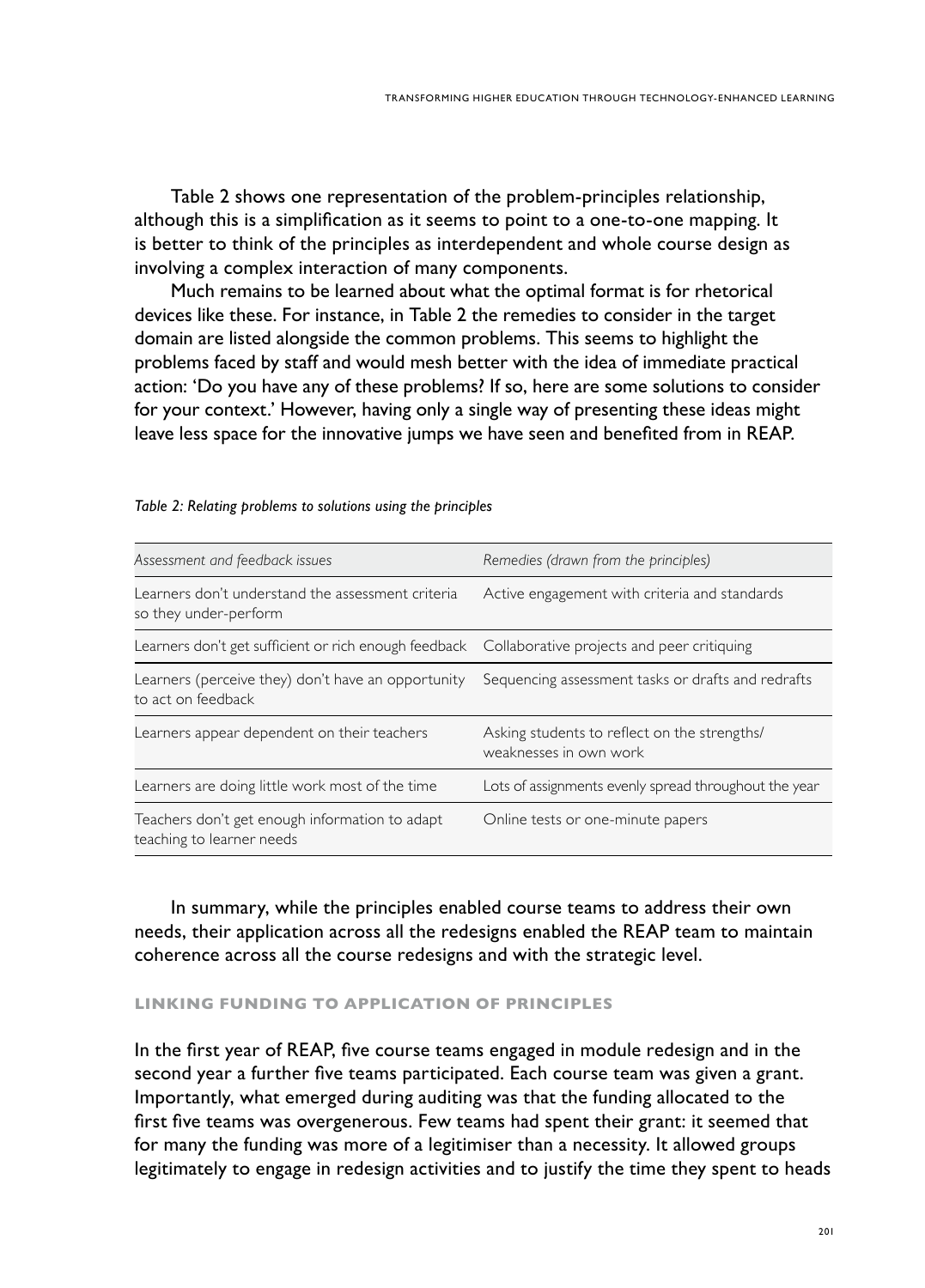of department and others, rather as research grants legitimise the spending of time on research. These findings, and other considerations (potential project drift), led us to rethink the funding and management of the round two redesigns.

In round two, funding was reduced and was more closely aligned to the use of the resources. The grant was paid in two instalments. We asked course teams to produce a plan describing how they currently taught the module, the issues they wished to address and the changes they proposed to make. To receive the first instalment the REAP team had to be convinced that the redesign, while addressing the course team's needs, also embodied REAP principles and that it could be successfully implemented. However, it was made clear that the REAP team was prepared to work closely with the course teams and would provide as much advice on learning design as was required to produce a convincing plan. A second instalment was released when a final report was received, which had to include an evaluation of the project outcomes. In this way, funding support was used to 'buy' the deliverables required by REAP. By requiring a well thought-out plan we also reduced the likelihood of failure at the implementation stage. By requesting alignment to the principles we raised awareness about their educational value as a tool for course redesign.

#### **Building an evidence base**

A transformational project is measured by its practical achievements. REAP is one of the few UK large-scale projects to produce substantial data (e.g. exam results) showing that module redesign using technology can improve student learning without increasing costs. Twigg (2003) has shown this in the US, although under different conditions.

In evaluating REAP we commissioned an independent team to work collaboratively with course teams to devise suitable evaluation plans. The evaluation team then implemented these plans: they administered questionnaires, held focus groups and interviews with students, teachers and support staff and analysed course documentation. They wrote reports for departments that were subsequently discussed in teaching and learning committees. This contrasts sharply with the actionresearch approach favoured within many educational development projects where teachers themselves carry out all the evaluation.

The evaluation team also collected data directly related to the change process, rather than only about learning gains and student satisfaction. This was achieved by comparing every module redesign against what it replaced using the 11 principles. This information showed the ways in which each redesign had increased opportunities for self-assessment, for peer dialogue etc. Taken together across all modules this provides measures of changes in educational processes across the whole institution.

The production of an evidence-base added to the credibility of the principles and the framework of resources surrounding the REAP project. Such evidence of educational and cost-effectiveness was important in recruiting subsequent course teams beyond the first round and in raising the profile of the project in the minds of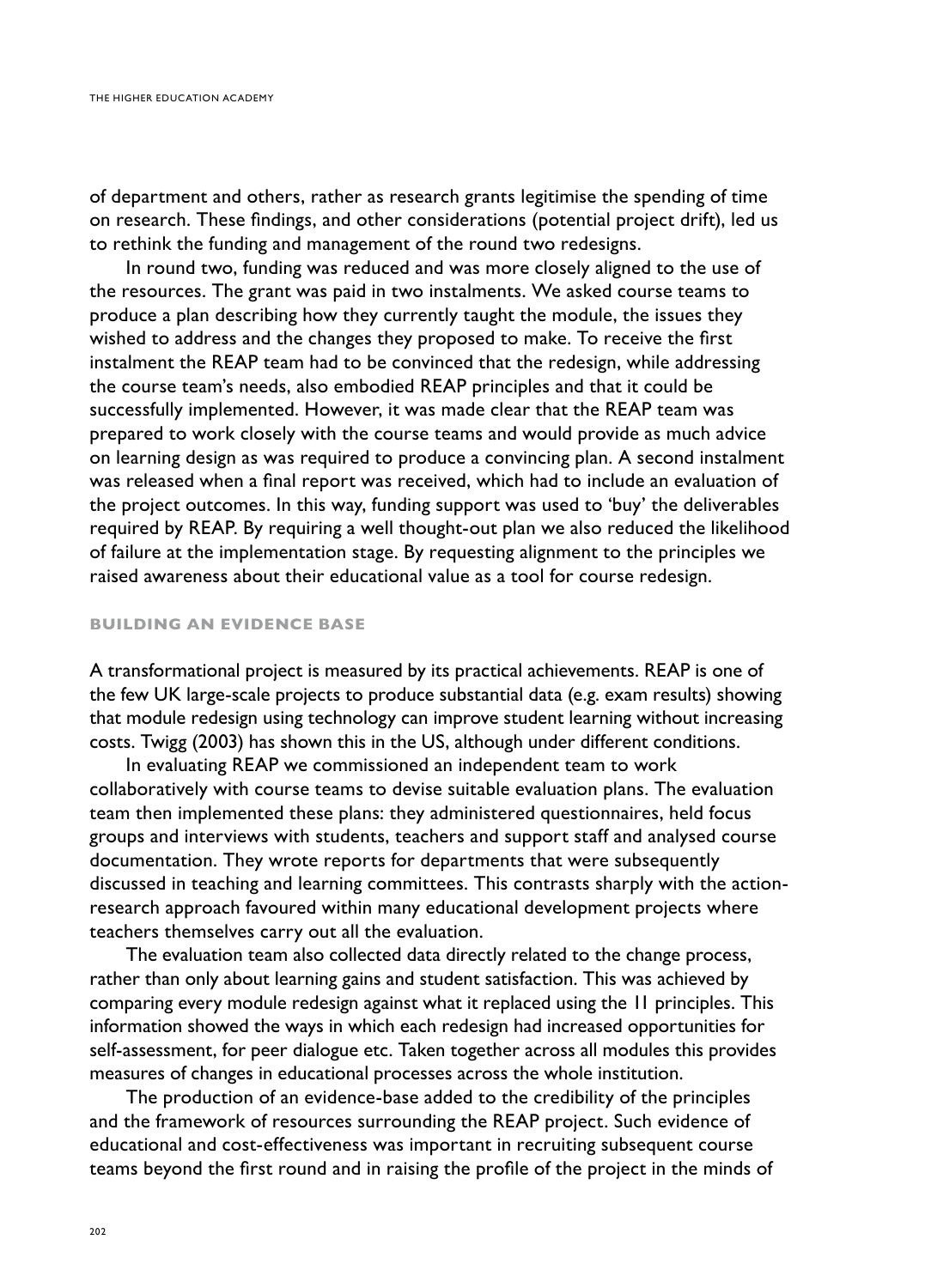senior staff. We have become convinced that collecting evidence is essential for the embedding of change and in encouraging others to adopt a similar approach.

# **Multiplying institutional commitment through dissemination**

A key goal of REAP was to foster change at local and institutional level. The dissemination strategy was intended to address this goal. Internally, we created opportunities so that the early dissemination of project outputs would influence and spread to other departments. To achieve this, we asked the course teams to share their findings at informal 'brown bag' lunches and at internal events. This worked better than expected: some teams were so enthused by the results of their redesign that they acted as advocates for REAP through their own departmental and faculty committees. For many academics, the redesigns revitalised their own experience of teaching. Some made presentations outside at conferences both in the UK and abroad. Also, whereas in round one the course teams were selected because they already had a track record of innovation, round two course teams were self-selected: this was very likely the result of the high visibility of REAP across the University.

External dissemination involved systematically lodging all developing outputs from REAP on the website. The REAP team also made more than 50 external presentations at conferences and events over 18 months, published papers, held workshops and organised an online international conference, which attracted over 400 participants from 32 countries. Arguably, this external dissemination had as powerful an effect as the evidence of internal change in getting senior managers on board. Not only was there a buzz about REAP within the institution, but when senior managers attended external events they also reported hearing positive feedback about REAP.

#### **Addressing the barriers**

How did REAP address the barriers to transformational organisational change? The main difficulty in achieving co-ordinated change across a university is the fundamental division of HE into disciplines. REAP addressed this through a common set of principles to support redesign and by working with project teams to help them apply them in their own disciplinary context. The isolation of academics from educational research was addressed by providing numerous entry points into the research, while at the same time making it easy for academics to drill down deeper into the network of concepts and arguments when needed.

The normally weak linkages between local innovations and institution-wide strategies were overcome by basing the project on a single set of educational ideas and by tying each separate course redesign to that set. We also ensured that funding didn't drift towards activities that were useful locally but not institutionally. Requiring that evidence was collected from every course redesign made embedding of the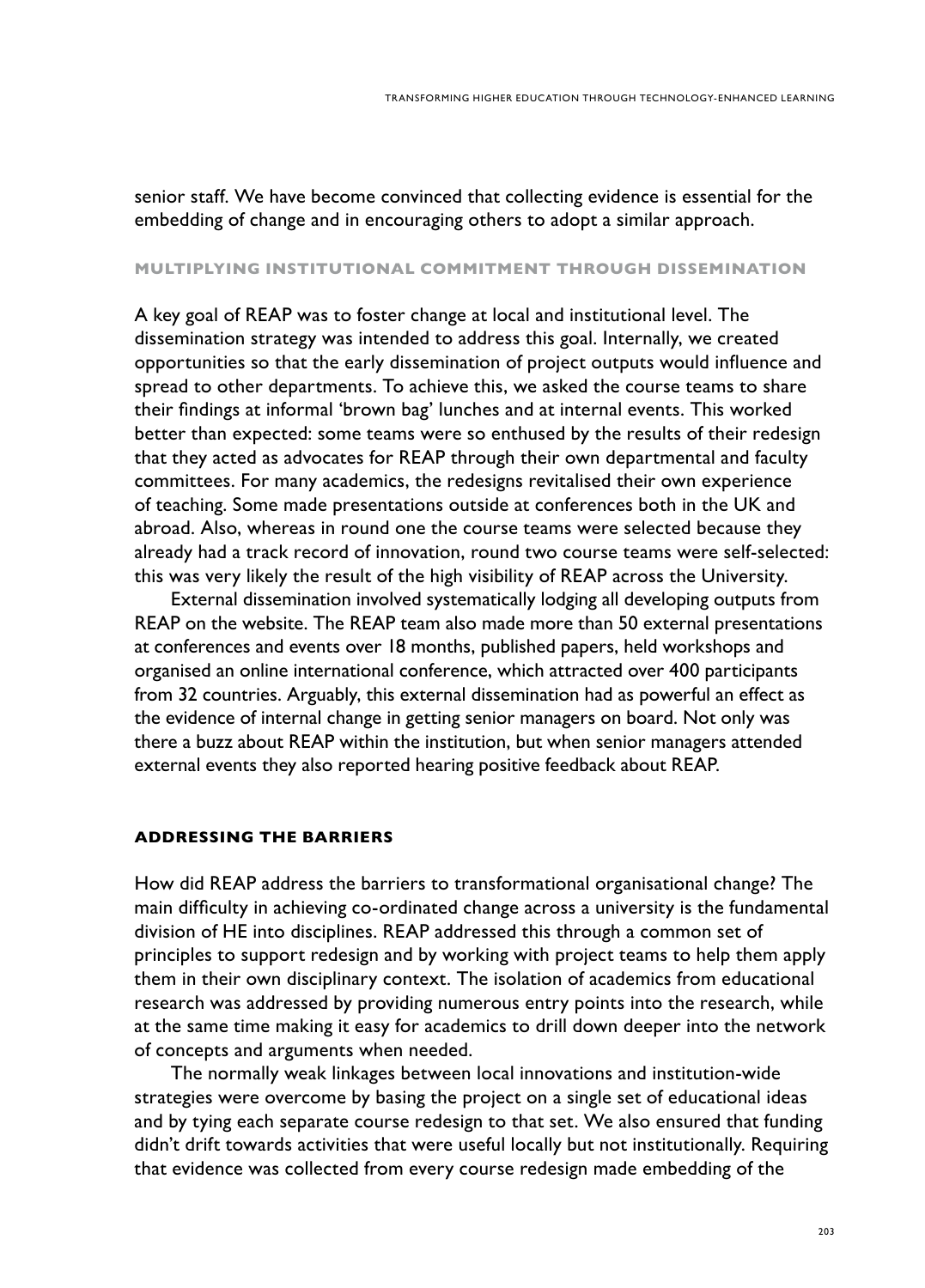changes more likely, made it more likely that new course teams would become involved and that senior management buy-in would persist after the project funding was secured. Finally, the dissemination activities ensured that the evidence and other celebrations of success had as wide an impact as possible, internally and externally.

# **Conclusion**

In this final section we propose a blueprint (or, dare we suggest, a set of principles) for how to construct a large-scale project that generates transformational organisational change across a HE institution.

A large project that depends on communication, persuasion and co-ordination across a whole institution would benefit from having its conceptual groundwork and structure well worked out in advance. At the very least, the project should identify and analyse a problem domain, formulate a worthwhile aspiration and develop a set of educational principles backed by research. These components would provide entry points or headline summaries that will enable the communication of the project messages successfully to all stakeholders; to academics, senior managers and funding bodies. Behind these summary messages, however, interested stakeholders should be able to drill down deeper if they wish.

These same conceptual resources will be needed to support academics in redesign activities, which will invariably involve academics in deeper elaboration of the principles and of the problem domain. Four activities would be required to ensure a high probability of achieving the goal of transformational organisational change. Specifically, a tight-loose approach should be adopted in working with teams engaged in course redesign, project funding should be linked to the core educational principles, an evidence base should be developed, and internal and external dissemination should be used to bring new teams on board and gain continuing commitment from senior managers. So the recommendations are:

- 1. focus the project on a widely recognised problem area;
- 2. ensure that there is a long-range and worthwhile educational aspiration that is grander than the goals of the project itself and that is related to the strategy;
- 3. develop a set of simple practice-oriented principles based on research that specify but do not over-specify what needs to be done;
- 4. support academics in implementing the principles in their own disciplinary context using a tight-loose methodology;
- 5. tightly link project funding to the use of the principles in redesigns;
- 6. build a convincing evidence base to enhance credibility of the project messages and to support diffusion of innovation; and
- 7. multiply institutional commitment through co-ordinated internal and external dissemination.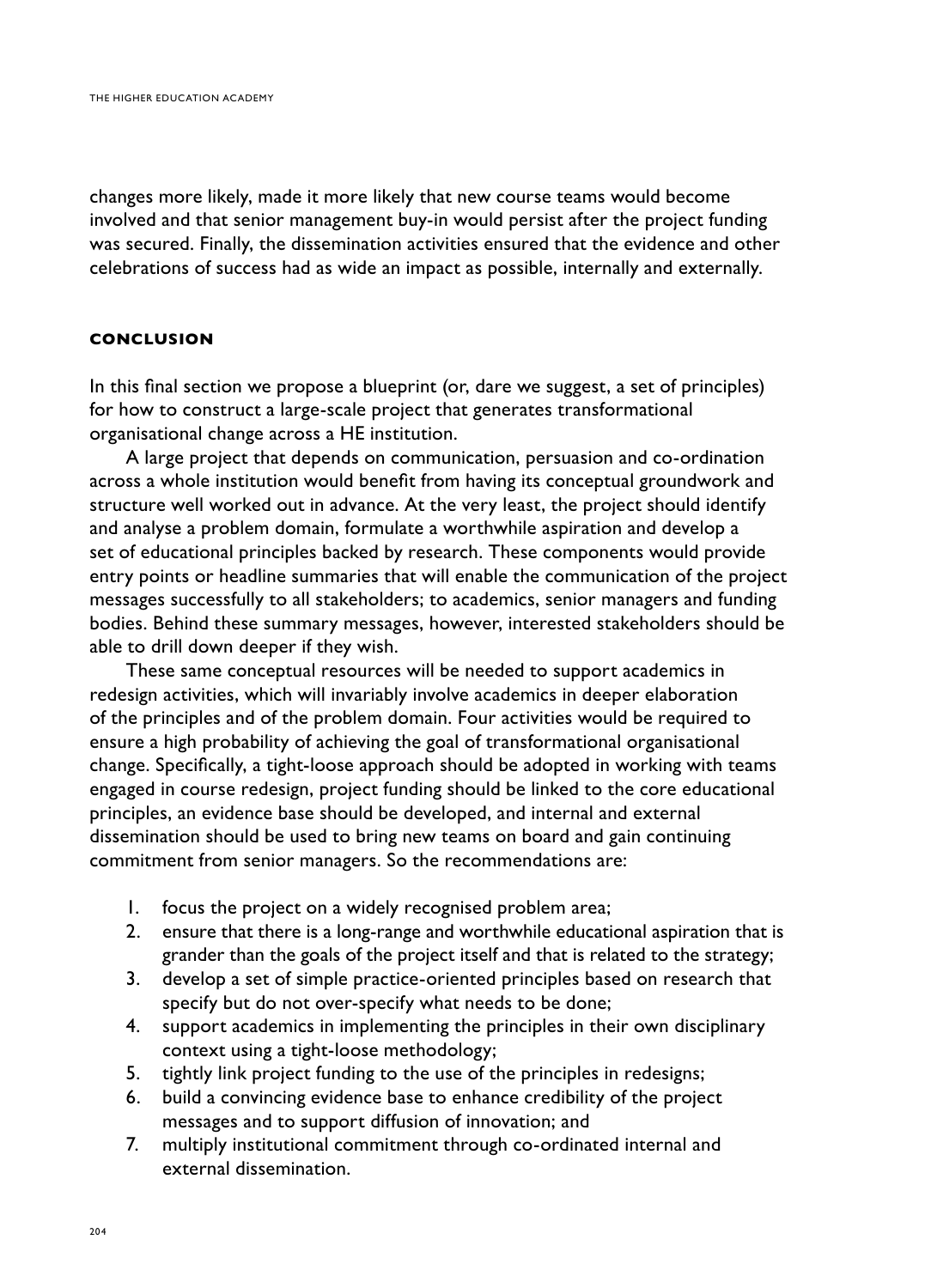# **APPENDIX**

#### **EXAMPLES OF FIRST-YEAR REDESIGNS**

*Psychology (560 students).* Lectures were cut by half and replaced by a series of six structured online collaborative essay-writing tasks over the year. Student groups took responsibility for their own working methods and feedback was provided from multiple sources (through model answers, peer dialogue and the teacher). A significant overall improvement was evidenced in the quality of written essays, in the end-of-year exam marks and in student satisfaction. Many students requested this format for other first-year classes.

*Mechanical Engineering (250 students).* Electronic voting technology was used to support interactive peer dialogue and feedback in lectures, online testing was used to enable 'just-in-time' responsive teaching and an online homework system enabled independent learning. This redesign led to a 60% reduction in staff assessment workload, improved retention and raised achievement of weaker students.

*French (200 students).* Introduced regular online formative self-testing linked to summative tests, reduced tutorials by 50% and replaced with online tasks. Enhanced face-to-face contact with electronic voting technology. Reported a reduced exam failure rate (12% to 2.8%). Students reported that the online tasks established important study habits necessary for language learning.

#### **APPLYING THE RHETORICAL FORMAT TO OTHER PROJECT TOPICS**

*Example 1*

*Problem domain:*  The first-year student experience.

*Aspiration:*  More academically meaningful activities and experiences.

# *Possible principles:*

- 1. Organise a group project in the first week.
- 2. Have students work together in the same groups throughout the year.
- 3. Encourage students to form their own study groups.
- 4. Ensure personal contact with a permanent member of academic staff.
- 5. Use motivating assessments that draw on real life scenarios.
- 6. Communicate high expectations.
- 7. Ensure feedback on early learning activities.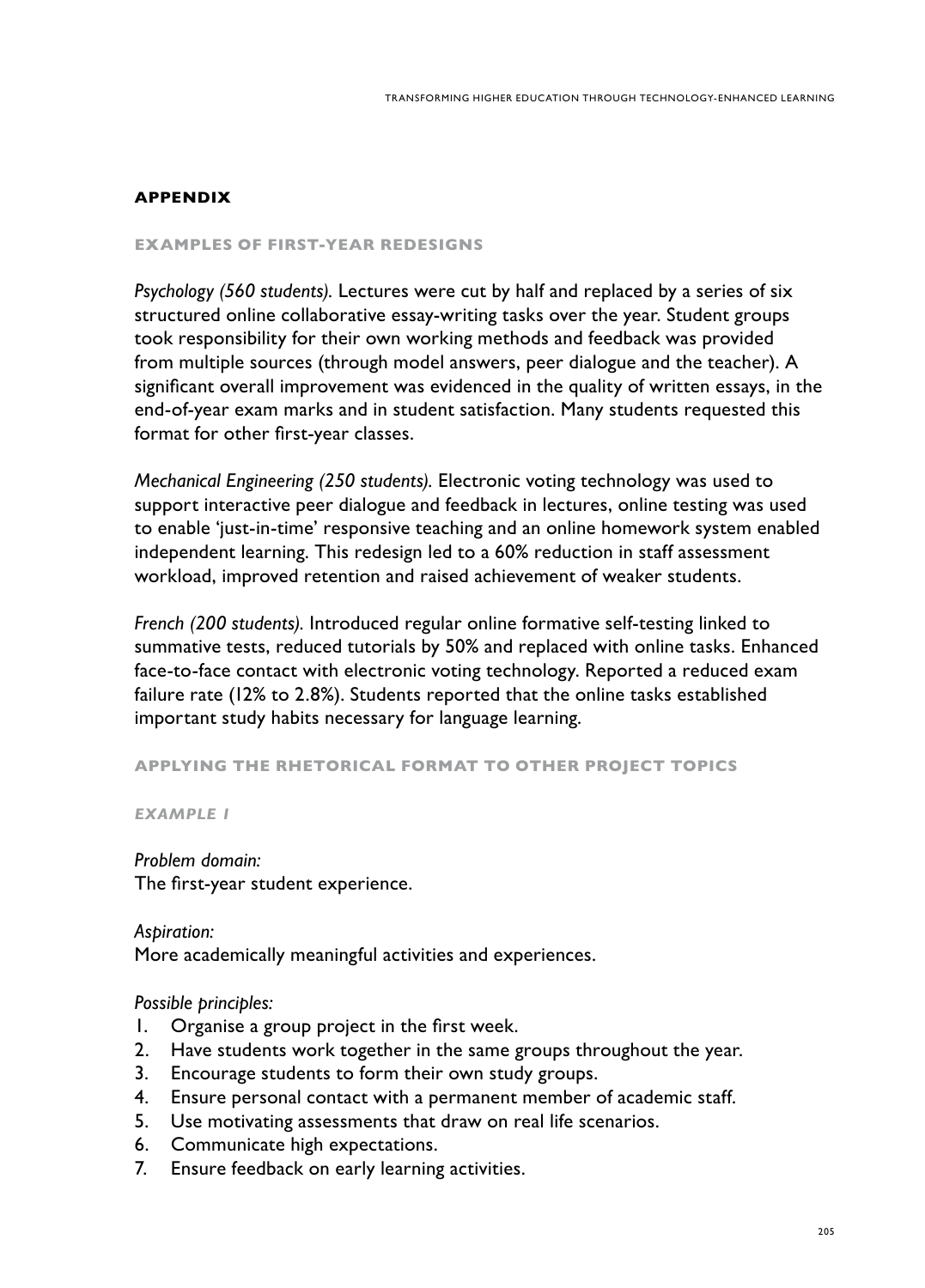#### *Example 2*

# *Problem domain:*

Critical thinking across the disciplines.

# *Aspiration:*

To have all learners understand when a critical approach is inappropriate and when useful.

# *Possible principles:*

- 1. Support students in articulating the benefits of critical thinking.
- 2. Drill learners on the surface markers of critical thinking (e.g. reasons, counterarguments, points of view).
- 3. Give experiences of critical thinking in a variety of tasks where the immediate benefit can be seen.
- 4. Instil the habit in students of writing down not just conclusions but reasons.
- 5. Provide opportunities for learners to identify logical inconsistencies in what they and others write.